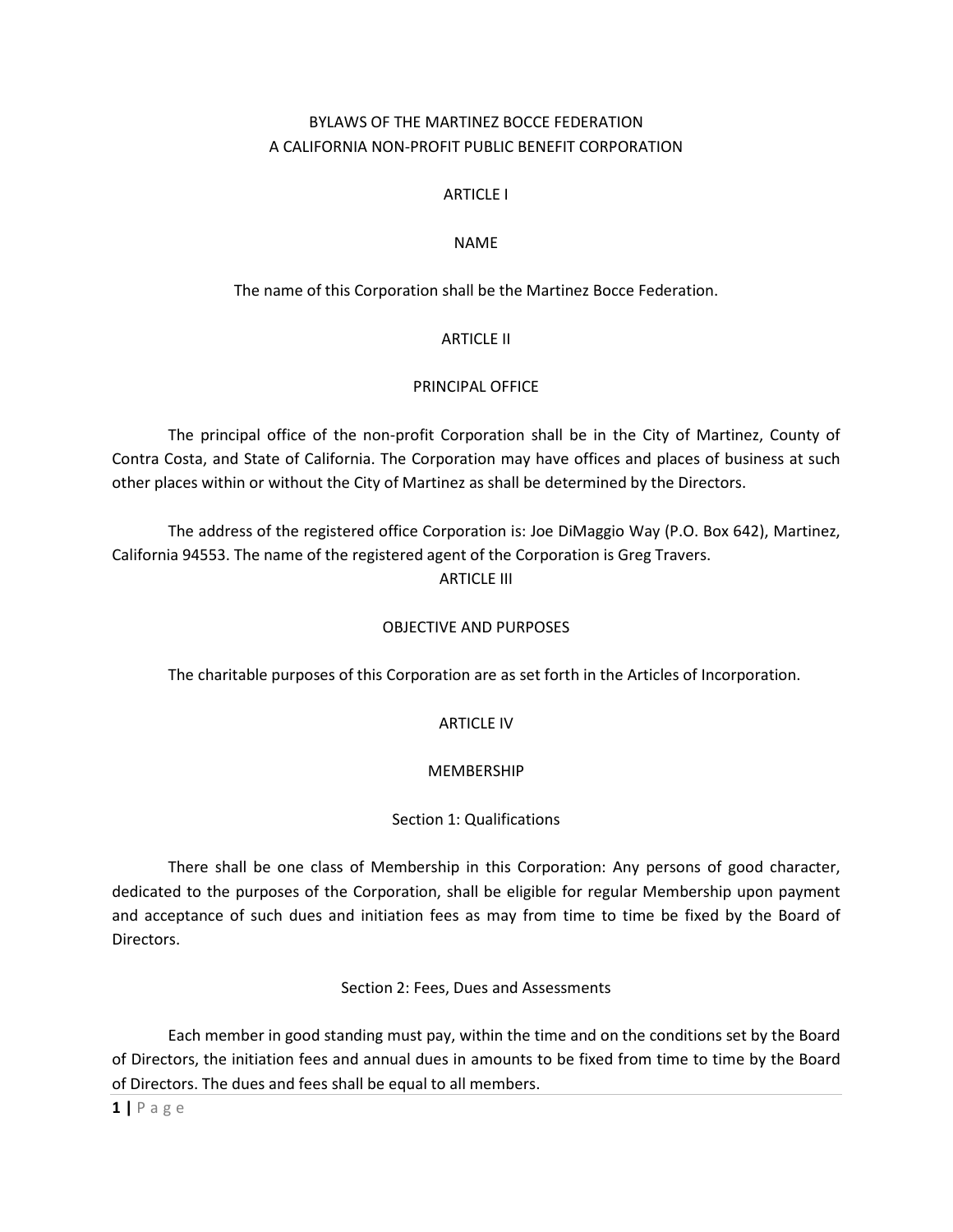#### Section 3: Termination of Membership

(a) Causes of Termination. The membership of any regular member shall terminate upon occurrence of any one of the following events:

(i) The resignation of the member

(ii) Expiration of the period of Membership unless the member sooner renews for a subsequent period, on the renewal terms set by the Board of Directors.

(iii) The determination by the Board of Directors or a committee designated to make such determination that the member has failed in a material and serious degree to observe the rules of conduct of the Corporation, or has engaged in conduct materially and seriously prejudicial to the interests of the Corporation.

(b) Procedure for Suspension or Expulsion. Following the preliminary determination that a member should be suspended or expelled under subparagraph (iii) above, the following procedure shall be implemented:

(i) A notice shall be sent by Mail prepaid, first-class, or registered Mail to the most recent address of the member show on the Corporation's records. Such notice shall be sent at least thirty (30) days before the effective date of the proposed disciplinary action.

(ii) The member being disciplined shall be given an opportunity to be heard, either orally or in writing, at a hearing to be held not fewer than ten (10) days before the effective date of the proposed action. The hearing will be held by a standing special member disciplinary committee composed of not fewer than three (3) directors appointed by the Commissioner and confirmed by the Board of Directors. The notice to the member of the proposed action shall state the date, time and place of the hearing on the proposed action.

(iii) Following the hearing the disciplinary committee shall decide whether or not the member should in fact be expelled, suspended or sanctioned in some other way. The approval, modification, or any other action the Board deems prudent.

(iv) Any person expelled or suspended from the Corporation shall not receive a refund of dues or assessments already paid.

#### ARTICLE V

#### MEETINGS OF MEMBERS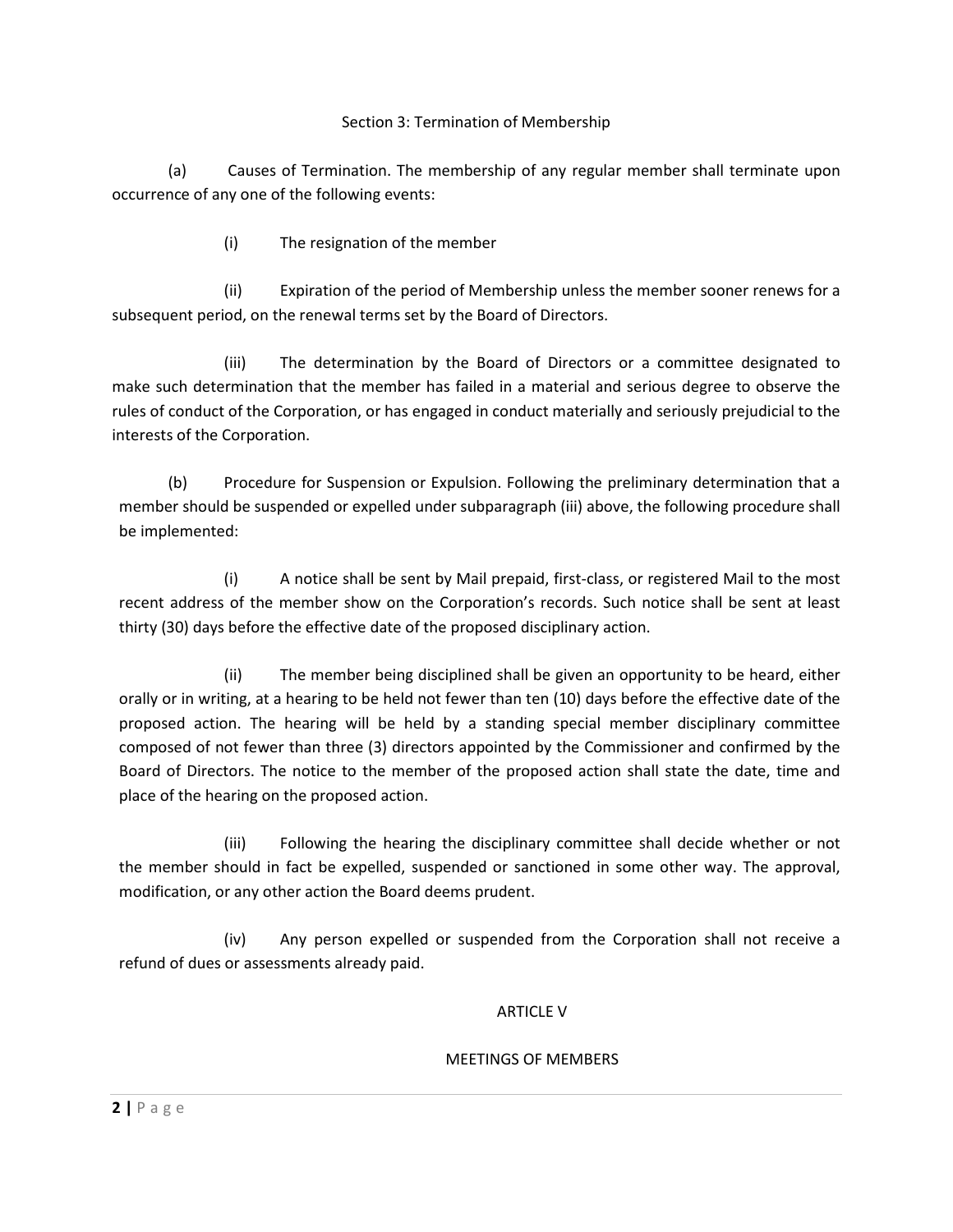#### Section 1: Place of Meeting

 Meetings of the Membership shall be held at any place within our outside the City of Martinez designated by the Board of Directors.

### Section 2: Annual Meeting

The annual meeting of the Members shall be held on the **second** Tuesday in February of each year, unless the Board of Directors fixes another date and so notifies the Members.

### Section 3: Special Meetings

 Special meetings of the Members of the Corporation may be called at any time by the Commissioner, by resolution of the Board of Directors, or by fifteen percent (15%) of all the Members in good standing of the Corporation.

### Section 4: Notice of Members' Meetings

(a) General Notice. All notices of meetings of Members shall be sent of otherwise given not less than ten (10) days before the date of the meeting. The notice shall specify the place, date, and hour of the meeting and in the case of annual meeting, those matters which the Board of Directors, at the time of giving the notice, intend to present for action by the Members.

(b) Manner of Giving Notice. Notice of any meeting of Members shall be given either personally, telegraphically, or by United State Mail which may include, notice printed on the official publication of this corporation. If Mailed, such notice shall be deemed to be delivered when deposited in the United State Mail with postage prepaid, addressed to the member at his/her address as it appears on the books of the Corporation.

(c) Attendance. Attendance by a member at a meeting shall constitute a waiver of notice of the meeting.

(d) Voting List. The Treasurer shall prepare a complete list of Members entitled to vote at such meetings or any adjournment thereof, arranged in alphabetical order, with the address of each. Such list shall also be produced and kept open at the time and place of the meeting and shall be subject to inspection by any member during the whole time of the meeting.

#### Section 5: Quorum

(a) A majority of the Members present shall constitute a quorum for the transaction of business at a meeting of the Members.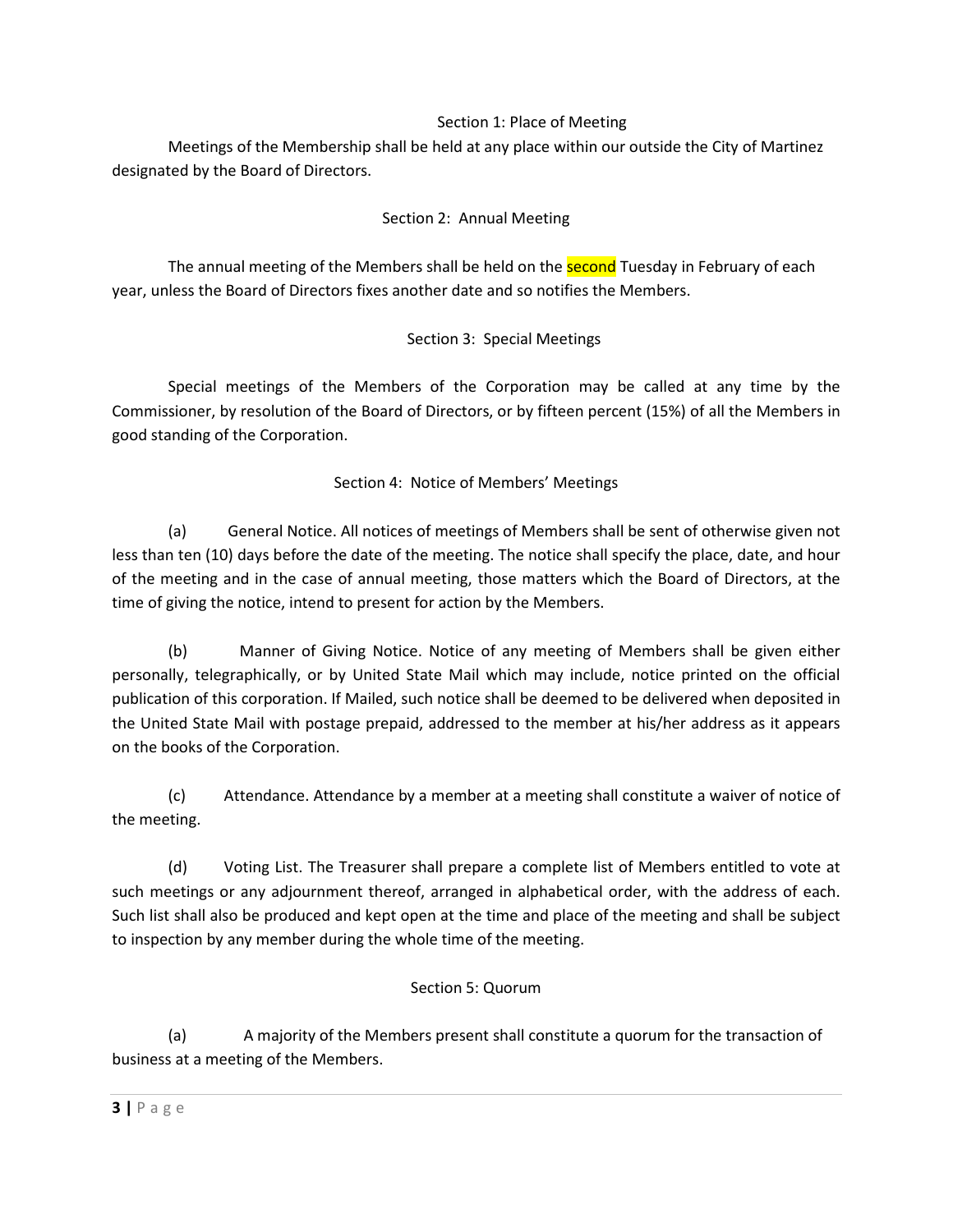(b) If during a meeting of the Members, a quorum is lost, then the remaining Members may continue to transact business until adjournment by a majority of the Members remaining.

# Section 6: Voting

(a) Eligibility to Vote. All Members in good standing of the Corporation are entitled to vote at any meeting of Members. There shall be no voting by proxy of any member or Members.

# Section 7: Vote Required to Elect a Director

(a) Candidates receiving the highest number of votes shall be elected as at large directors.

### ARTICLE VI

# Board of Directors

# Section 1: Directors Powers

(a) General Corporate Powers. Subject to the provisions of the California Non-profit Public Benefit Corporation Law and any limitations in the articles of Incorporation and these bylaws relating to action required to be approved by the Members, the business and affairs of the Corporation shall be managed, and all corporate powers shall be exercised, by or under the direction of the Board of Directors.

(b) Specific Powers. Without prejudice to these general powers, and subject to the same limitations, the Directors shall have the power to:

(i) Select and remove all Officers, agents, and employees of the Corporation; prescribe and powers and duties for them that consistent with law, with the articles of Incorporation, and with these bylaws, fill at large director vacancies on the Board of Directors by an affirmative vote of the majority of the remaining Directors constituting a quorum, amend the Articles of Incorporation and the Bylaws of the Corporation.

(ii) Change the principal executive office or the principal business in the State of California from one location to another.

(iii) Adopt, make, and use a corporate seal; prescribe the forms of Membership certificates; and alter the form of the seal and certificate.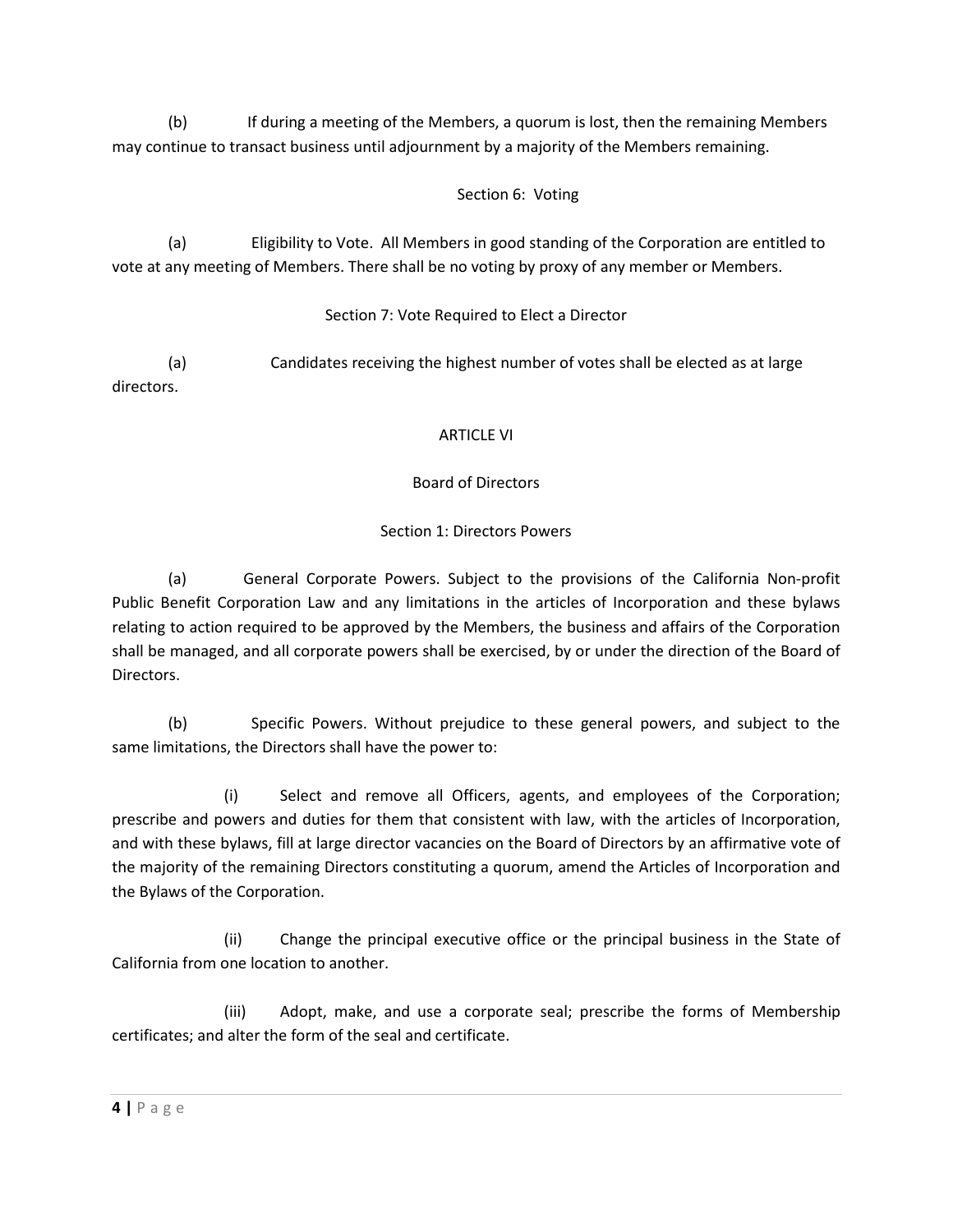(iv) Borrow money and incur indebtedness on behalf of the Corporation and cause to be executed and delivered for the Corporations purposes, in the corporate name, promissory notes, bonds, debentures, deeds of trust, mortgages, pledges, hypothecations, and other evidence of debt and securities.

Section 2: Number and Qualifications of Directors

(a) The authorized number of Directors shall be determined by the Board of Directors, but in no case shall that number be less than fifteen (15) nor greater than twenty three (23).

(b) Directors need not be residents of the City of Martinez.

(c) Any Director missing (3) consecutive board meetings may be terminated by a majority vote of the Board of Directors constituting a quorum.

> (Amended: May 11, 1993 to read: Any member missing three meetings without a valid excuse may be terminated at the discretion of the Board of Directors.)

# Section 3: At-Large Directors

(a) All of the Directors are to be at-large Directors elected by the Members at the annual meeting. All Directors are elected for two (2) year terms. Each Director, including one appointed to fill a vacancy, shall hold office until expiration of the term for which elected or appointed and until a successor has been elected and qualified.

(b) The election of the at-large Directors shall be structured so that on alternating biannual basis eight (8) and (10) directors respectively will be up for election.

# Section 4: Director Vacancies

(a) Any vacancy occurring on the Board of Directors may be filled by the affirmative vote of a majority of the remaining Directors constituting a quorum.

# Section 5: Place of Meetings

(a) The meeting of the Board of Directors may be held at any place within or without the City of Martinez that a majority of the Board of Directors may from time to time designate.

Section 6: Annual Meeting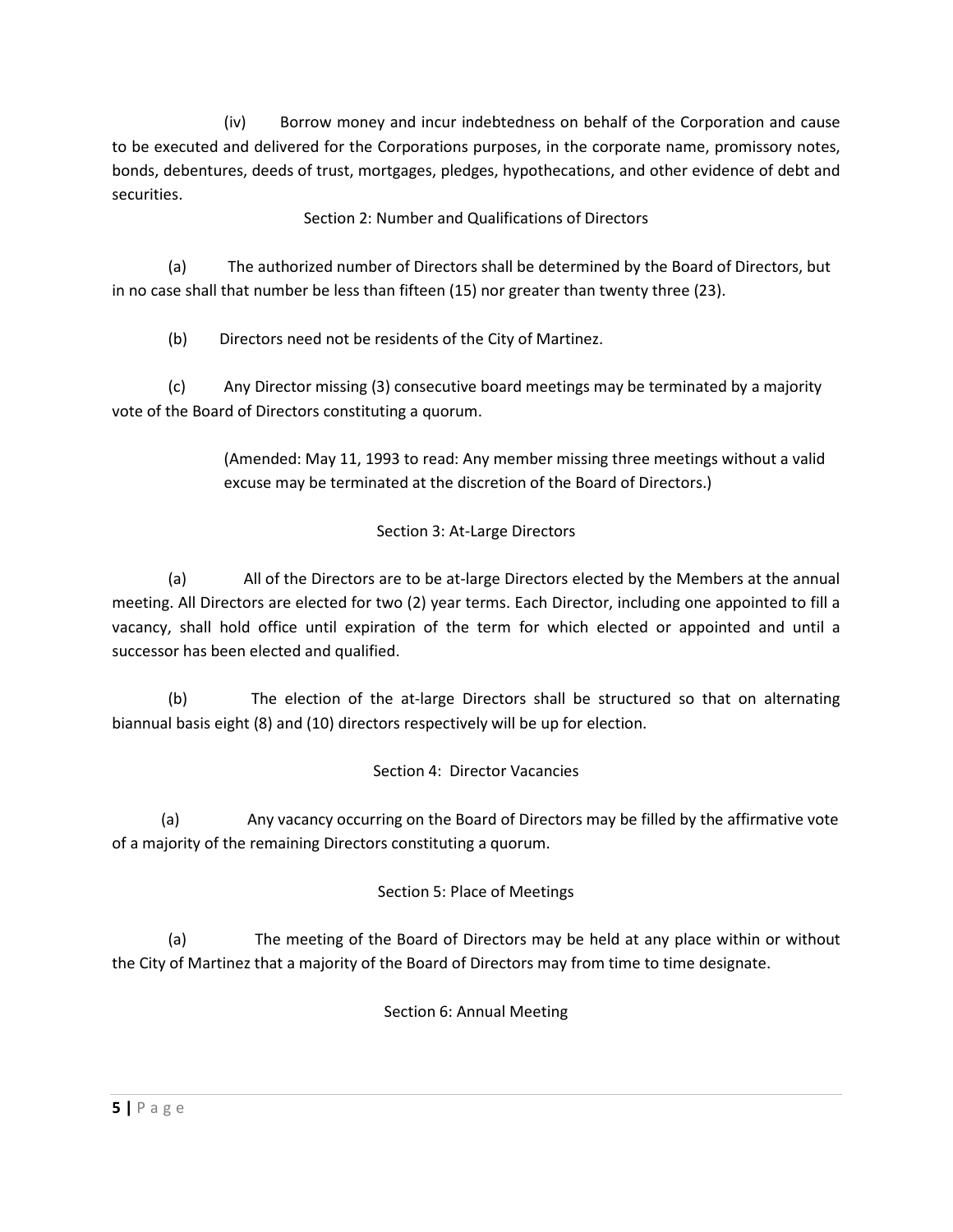(a) The Board of Directors shall hold a regular meeting for the purpose of organization and transaction of business in February of each year, unless the Board of Directors fixes another Date and so notified the Members. The Board of Directors may provide for a holding of additional meetings.

# Section 7: Other Regular Meetings

 The Board of Directors shall hold monthly meetings for the purpose of transacting business and its affairs. Notice of the day of the month, time and place must be given at the annual meeting

# Section 8: Special Meetings

 Special meeting of the Board of Directors may be called at any time by the Commissioner or by any five (5) Members of the Board of Directors.

# Section 9: Notice of Meetings

(a) Notice of regular meetings of the Board of Directors setting forth the time and the place of the meeting shall be given to each Director not less than seven (7) days prior to the time fixed for the meeting. Such notice shall be given either personally, telephonically, electronically or by the US Mail.

(b) Notice of special meetings of the Board of Directors, setting forth the time and place of the meeting shall be given to each Director not less than seven (7) days prior to the time fixed for the meeting. Such notices shall be given either personally, telephonically, electronically or by the US Mail.

(c) Attendance by a director at a meeting shall constitute a waiver of notice of the meeting.

# Section 10: Quorum

 A majority of the Board designated number of Directors, excluding vacancies, shall constitute a quorum. A meeting at which a quorum is initially present may continue to transact business, notwithstanding the withdrawal of Directors, if any action taken is approved by at least a majority of the required quorum for that meeting.

# Section 11: Proxies

Voting by proxy shall be permitted in order for urgent Corporation business to be conducted between meetings. Such actions shall be ratified by the Board of Directors at their next scheduled meeting.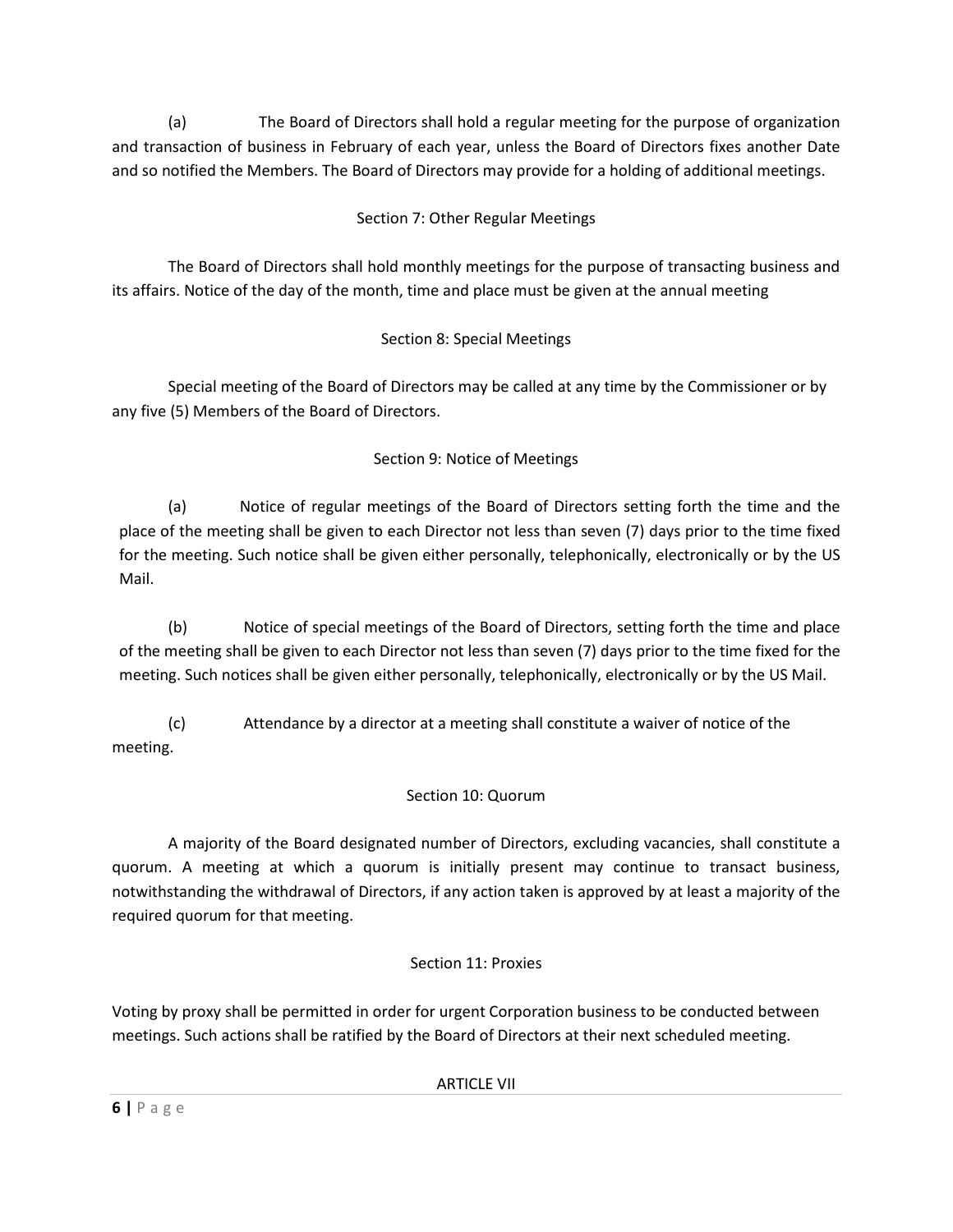### **Officers**

# Section 1: General

The officers of the Corporation, elected by the Board of Directors, are:

(a) Commissioner. The Commissioner shall be elected by the Board of Directors annually and shall be responsible for conducting the meetings of the corporation in accordance with simplified parliamentary procedure. The Commissioner shall only have a vote in board business when a tie-breaker vote is required. He/she has the authority to call special meetings, maintain order, appoint chairpersons of ad-hoc committees and recognize members, staff and visitors who wish to speak and make official written communications. In the Commissioner's absence, the Vice-Commissioner may represent the Board of Directors. The Commissioner is a voting member of all committees.

(b) Vice Commissioner. The Vice-Commissioner shall perform the duties as the Commissioner may designate. In the absence of the Commissioner, the Vice-Commissioner shall perform all of the duties of the Commissioner.

(c) Treasurer. The duties of the Treasurer are as follows:

(i) Books of Account. The Treasurer shall keep and maintain, or cause to be kept and maintained, adequate and correct books and records of accounts of properties and business transactions of the Corporation, including accounts of properties and business transactions of the Corporation, including accounts its assets, liabilities, receipts, disbursements, gains, losses, capital, retained earnings, and other matters customarily included in financial statements. The books of account shall be open to inspection by a Director at all reasonable times.

(ii) Deposit and Disbursement of Money and Valuables. The Treasurer shall deposit all money and other valuables in the name and to the credit of the Corporation with such depositories as may be designated by the Board of Directors; shall disburse the funds of the Corporation as may be ordered by the Board of Directors; shall render to the Commissioner and Directors, whenever they request it, an account of all his transactions as Chief Financial Officer and other financial condition of the Corporation; and perform such other duties as may be prescribed by the Board of Directors or the Bylaws.

(iii) Bond. If required by the Board of Directors, the Treasurer shall give the Corporation a bond in the amount and with the surety of sureties specified by the Board for faithful performance of duties of his office and for the restoration to the Corporation of all its books, papers,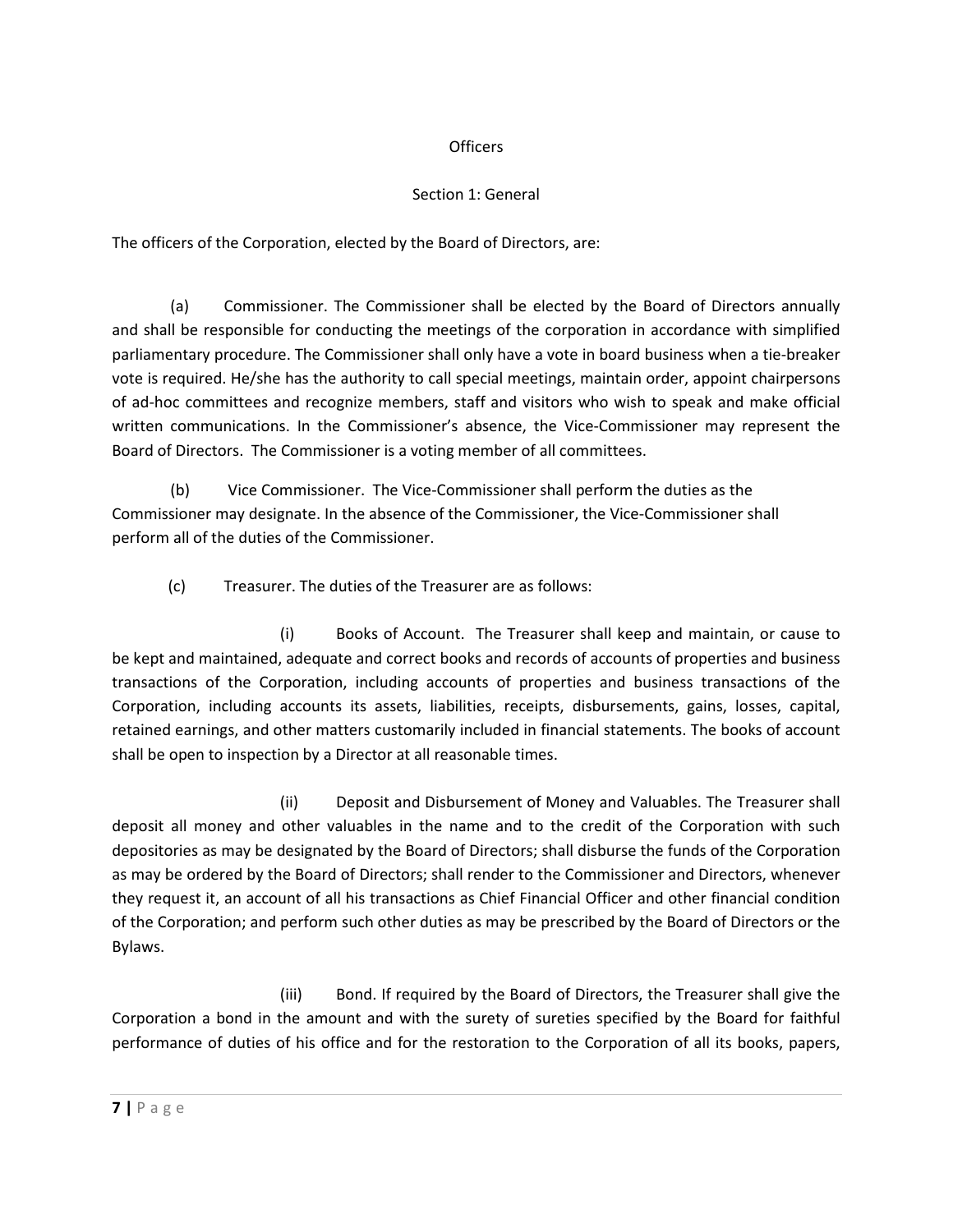vouchers, money and property of every kind in his /her possession or under his control on his/her death, resignation, retirement, or removal from office.

(d) Recording Secretary. The Recording Secretary shall be responsible for recording the minutes of the business of the Corporation and for correcting them as directed by the action of the Board of Directors. The Recording Secretary shall assist the Correspondence Secretary in mailings to the membership.

(e) Correspondence Secretary. The Correspondence Secretary shall be responsible for reading and responding to correspondence to and from the Corporation, the membership, and the public as directed by the action of the Board of Directors or the discretion of the Commissioner.

(f) Standing Committees. Members of standing committees are appointed by the Commissioner at the February Board of Directors meeting each year, and approved by the Board of directors. Each standing committee shall have at least three members. The standing committees are:

- i. Financial Responsibility Committee: responsible for budget, expenditures, insurance, taxes, and all things financial
- ii. Rules Committee: responsible for annual review and revision, if necessary of the rules of the MBF, including operating procedures
- iii. Scheduling Committee: responsible for developing and printing the MBF schedule each year
- iv. Disciplinary Committee: responsible for responding to issues requiring disciplinary action and for determining appropriate discipline following an investigation of the facts

(g) Compensation of Members, Directors, and Officers.

(i) No Member, Director, or Officer of the Corporation shall receive compensation of performance of duties as Member, Director, or Officer. However, no Member, Director, or Officer shall be precluded from receiving a reasonable salary or wage for performance of services as an employee of the Corporation. The amount of such reasonable salary or wage shall be established and approved by the Board of Directors.

(ii) In addition, Directors and Officers shall be entitled to reimbursement of reasonable expenses incurred and paid by such Director or Officer in the conduct of business of the Corporation, including reasonable travel and other expenses as may be incurred for purposes of the Corporation as approved by the Board of Directors.